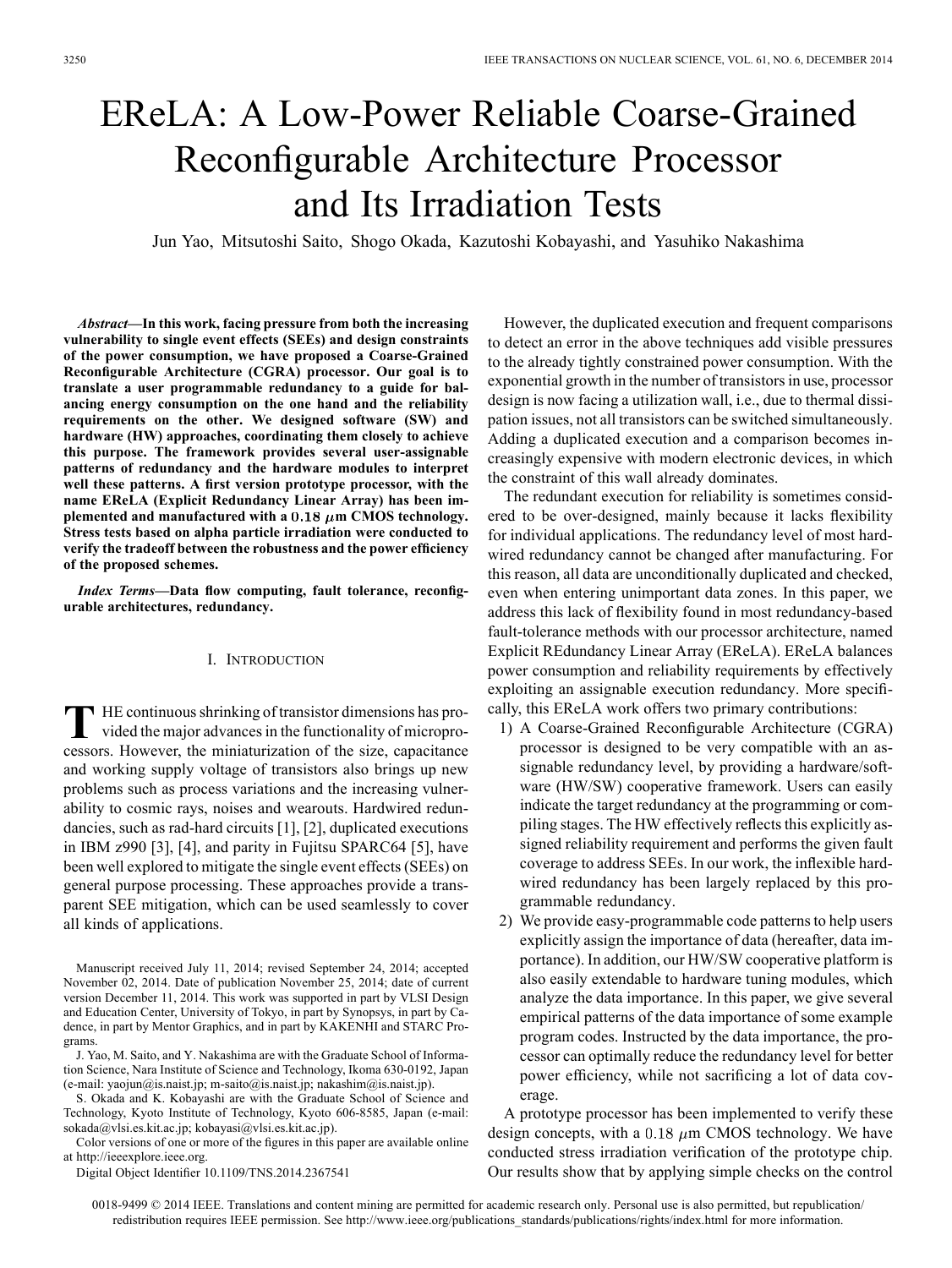

Fig. 1. Tradeoffs between the data coverage by fault-tolerance methods and quality of results. (a) No fault-tolerance. (b) Covers important data. (c) Covers all data.

path, we can avoid unexpected data loss caused by early program abort. These checks incur only 1% of additional power cost. Also, based on the analysis of the program data-flow, we avoid the over-designed excessively frequent data checks, and we place checks only at the final step before generated data are about to interfere with other program blocks. In this way, without sacrificing the robustness, we can save more than  $8\%$ in working power in our prototype chip by not having frequent check operations that are commonly performed in most conventional fault-tolerable systems.

#### II. THE NECESSITY OF DATA IMPORTANCE

Many fault-tolerance architecture, such as [6]–[8] have been proposed to guarantee a solid coverage for data. However, the increased chip area and energy consumption due to the full duplication are not preferred in most circumstances: they interfere with power-efficiency, and power efficiency is the most important requirement in some fields. The excessively high energy consumption comes from the multiple instruction execution in the redundancy processor, treating each individual instruction equally important. However, much recent research also indicates that instructions in a program have different weights in the final quality of program outputs. The most representative examples are the image processing applications, where several pixel data corruptions may lead only to an undetectable quality loss.

As an example, Fig. 1 shows the simulated results of heavy fault injections on three redundancy-controlled systems that work on an image processing application. For the purpose of maximizing the fault effect, the SEE rate in these experiments is largely accelerated: over  $10<sup>4</sup>$  bit flips per second in the system. By the redundancy method, these three experiments explore, respectively, 0% data coverage, important data coverage, which is around 2% of the total executions, and full data coverage. The quality of each resulting image and the energy cost are depicted in Fig. 1 from left to right.

The image quality is given by the PSNR (peak signal-tonoise ratio) metric, with respect to the non-error injection result. Human eyes can hardly detect the difference between images with a PSNR larger than 40 dB, and can tolerate the difference between images with a PSNR above 25 dB. As can be expected, the full data coverage has no result different from the correct one, which is achieved at a cost of 210% energy consumption.

Conversely, the image quality of the low-cost 0% redundancy (Fig.  $1(a)$ ) is visibly low, which shows a 15 dB PSNR to the correct result. Unlike the above two experiments, the method in Fig. 1(b) covers 2% of the total data, the 2% being designated as the important data processed in this image processing application. The noise in the Fig. 1(b) resulting image is already down to a tolerable level, indicated both by its visual quality and its PSNR value. Compared to the full data coverage by redundant execution, the additional energy for this important data coverage is small. Similar findings are also given in [9]. These results show a tradeoff between cost and efficiency in fault tolerance. Consequently, the aim of this work is to carry out a reliable and highly area- and energy-effective platform, which can facilitate the removal of over-designed redundancy according to the data importance.

# III. OUR PROPOSAL: SW/HW APPROACHES TO ACHIEVE AN INSTRUCTIVE REDUNDANCY

# *A. EReLA: A CGRA Based Baseline Architecture*

Basically, to designate well the data importance, a common way is to study the data relationships, i.e. the data flow, of this program. A general-purpose processor, normally, is not specially designed to have sufficient resources for holding a large data flow. We therefore start our work from a special hardware—Coarse-Grained Reconfigurable Architecture (CGRA) [10], [11], which is compatible with, specifically, data-flow based processing. Apart from the baseline architecture, our main proposal in this work is to use explicit redundancy on CGRA to tolerate faults. The CGRA in this research, therefore, is called Explicit REdundancy Linear Array (EReLA).

The baseline architecture of our CGRA processor is given in Fig. 2. The CGRA mainly focuses on accelerating the hottest program blocks, which can usually be abstracted into a loop form or a cascaded loop form. Since the innermost loop takes the most execution time, its data flow graph (DFG) will be the target workload to be handled and accelerated by the CGRA hardware. As shown in Fig. 2, our proposed CGRA processor contains a conventional pipeline, which is composed of instruction fetch, decode, register read, execution, memory access, and commit stages. It is used for non-loop executions. We also linearly add extra execution and memory access stages along the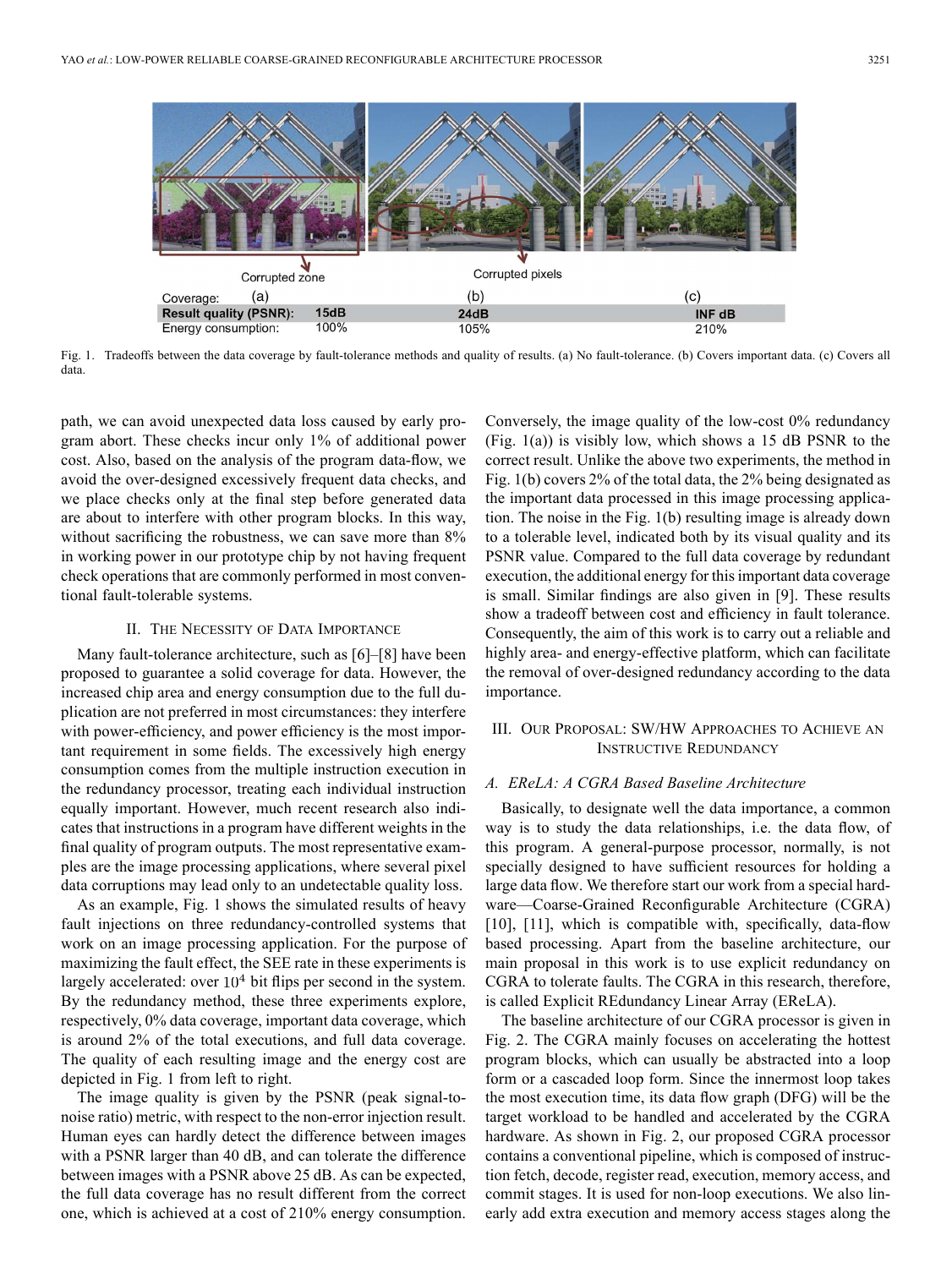

Fig. 2. Baseline architecture of EReLA, a Coarse-Grained Reconfigurable Architecture (CGRA) processor.

vertical direction, whose FUs form a large linear FU array to map loop DFGs. This CGRA processes instructions based on the FR-V instruction set architecture (ISA) [12], which is a VLIW (Very Long Instruction Word) ISA. Each FR-V instruction can take three calculation operations and one load/store operation at maximum. This VLIW ISA also facilitates our fault tolerance. The details are to be introduced in other sections.

The example FOR loop kernel in Fig. 2, which loads two data streams and stores their sum into a third stream, can be mapped into the abstracted FU array by taking five array rows, known as array stages. This architecture can largely fold the execution of different loop iterations into a same cycle for a very high performance. Using the mapping in Fig. 2 as an example, in the first cycle, operations of  $i$  –  $-$  and  $a + i$  of the first loop iteration, where  $i = N$ , can be executed in the first array stage. In the second cycle, the execution of  $i > 0$ ? and  $b + i$  of the  $i = N$  iteration can start in the second array stage. Meanwhile, in this second cycle, since the first array stage has completed the  $i - -$  and  $a + i$  operations in the  $i = N$  iteration in the first cycle, it becomes available and now processes the execution of  $i$  – – and  $a + i$  of the second iteration ( $i = N - 1$ ). In this way, the throughput of this special hardware is per cycle loopiteration completion after the FU array is filled, and thus results in a very high performance. Note that data dependence between loop iterations is restricted for this acceleration. The execution detail of a similar CGRA was given in our previous paper [13].

The FU array is adopted in this work because of its high-speed acceleration of loop-based executions by mapping the DFG. Redundant executions can be added into the loop kernel DFG by duplicating the instructions. When the extended DFG can still be held inside the proposed FU array, the top performance, which only relates to the number of loop iterations, can be maintained.

#### *B. Highly-flexible controllable dependability*

This section describes our key contribution, called programmable redundancy here, which is offered by SW ap-



Fig. 3. Different redundancy levels, explicitly assigned at the programming phase. (a) Level 0: no redundancy. (b) Level 1: control redundancy. (c) Level 2: DMR + minimal CMPs. (d) Level 3: Traditional DMR, duplicates and checks all instructions.

proaches. The concept is demonstrated in Fig. 3. More specifically, since we translate the data relationships in the program into the DFG, which is mapped into the FU array, we have the following findings, especially for a loop-based DFG.

- 1) The loop kernel can be divided and abstracted into two parts—the control and data processing. A control data corruption will lead to an uncontrollable number of loop iterations, or an infinite loop execution. Conversely, the corruption of data processing is isolated in individual loop-iterations when there is no data dependence across iterations.
- 2) A DFG mainly passes data to other DFGs via memory data. In the example of Fig. 3, the array c gathers the processed results in this DFG and provides input data to other parts of the program. Each DFG will converge into a limited number of output data.

Accordingly, if a loop control and stored data are verified, we can suppose that all its iterations are correctly executed. Moreover, the control data have more importance than the other parts of the DFG. We expect that these rules also apply to the program execution because, in general programs, about 90% of the execution time will be consumed by only 10% of the program codes, usually in a loop fashion.

Here, we apply the above findings for the loop DFGs to generate effective redundancy for programs. A compiler module is designed at the final stage of the binary generation to add this effective redundancy. We give two instructive redundancies that can be adaptively used for the SEE mitigation, as shown in Fig. 3. Starting from the C code, the level0 mode gives the nonredundant execution of this program. The level1 mode, which is denoted as the control redundancy, duplicates the control path of the loop kernel by adding instructions (1) and (2), while the data processing is not covered. Level1 is the partial redundancy to balance the energy consumption and reliability. The execution of level1 is expected to finish all the loop iterations while the store-data corruption in the processing leads to silent data corruption (SDC).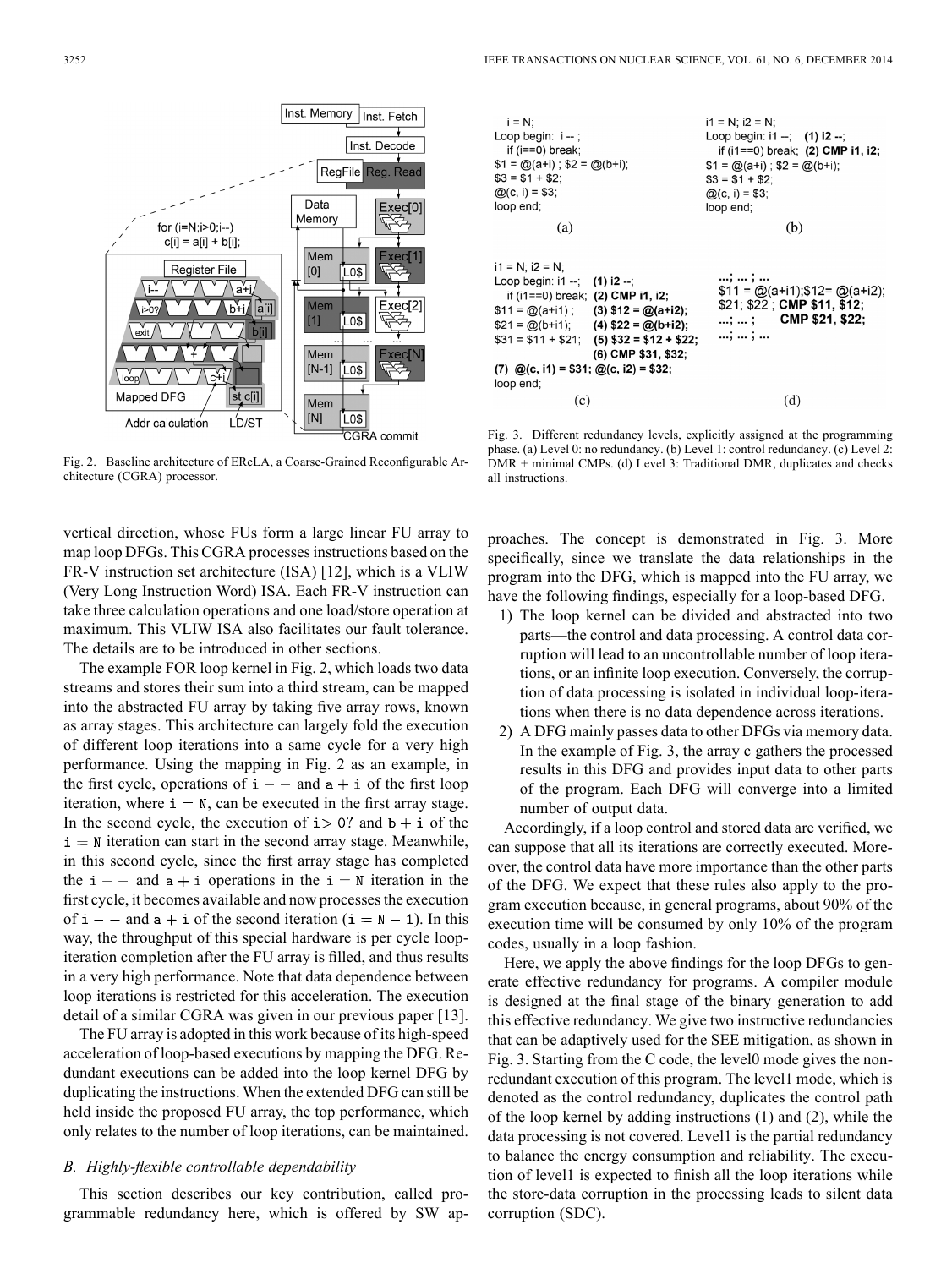Secondly, the level2 mode represents a full duplication of all instructions in the loop kernel, where duplicated instructions from (1) through (6) are added to the original DFG. However, with the full understanding of the loop kernel, we know that the processing in one DFG converges to a limited number of outputs, which are usually in a store-data stream fashion. With this information, we only explicitly add the data check at the final store operation, testing the correctness of its address and its store-data. Though instruction (7) is written as a duplicated store, by hardware supports and extensions it internally performs a data check and an address check to detect possible influence from SEEs.

The level3 mode, with a dual execution and a data check for each instruction, is also given in Fig. 3. It is a traditional DMR mode and is not necessary in the SEE mitigation when we already have a clear understanding of the DFG. We only use it as a comparison mode in our explicitly programmable scheme.

These different redundancies are generated with compiler aids and can be exclusively applied according to the data importance and dynamic error rate sampling. In this way, the task of determining the redundancy has been extracted from HW to a flexible SW layer. This avoids the inflexibility arising from hardwired full duplication. Many possible combinations can be explored even after the processor is manufactured.

# *C. Compiler Aids to Generate Target VLIW Binaries with Different Redundancies*

In this work, we also designed our own tool-chain, which is mainly a compiler module working in the final compiling phase to generate the redundant codes in Fig. 3. Our compiler module uses fully the parallel feature of the VLIW to achieve the redundancy augmentation.

Fig. 4 gives a typical VLIW block with three VLIW instructions. The selected VLIW instruction can carry one LD/ST (load/store) and three ALU operations at maximum, following a specification of a subset of the FR-V ISA [12]. The three VLIW instructions in Fig. 4(a) have read-after-write data dependence between them, which are given as the arrows in Fig. 4(a).

First, the compiler module starts from the instruction duplication, which is referred as VLIW instruction decomposition here. The VLIW instruction is decomposed into individual operations, which are originally in the VLIW slots. The LD/ST operation will then be duplicated along the vertical direction, following the duplication of the B operation in the example in Fig. 4(b). This is to satisfy the specification of VLIW, which exhibits only one LD/ST slot due to the hardware structure, i.e., only a one-port memory is assumed. The other operations will be duplicated along the horizontal slots. As shown in Fig. 4(b), another rule for this duplication is that instructions without data dependence, especially the LD/ST and ALUs, can be merged to save VLIW instructions.

This duplication will have the third ALU slot available for an easy augmentation of the CHECK instruction, as  $A = = A'$ . According to our definition of level2, the data inside loop execution will be checked at the output of this DFG, so that only the store address and data will be checked before store operations. The control data path in level1 and level2, together with other



Fig. 4. Compiler aid to generate VLIW binary with explicit redundancy. (a) Original VLW block. VLIW: 1LD/ST + 3ALUs. (b) Duplication. Rules: I. LD/ST: vertically; II. ALU: horizontally; III. move LD duplication forward when possible (example B). (c) Selective Dup. & data check.

important data, will be additionally checked at the middle of the DFG. Fig. 4(c) shows this scenario. First of all, the data importance is indicated either by the automatic recognition of the control data, or by explicit user assignment— " $C$ "—in Fig. 4(c). If level1 is assumed, only the related operations, as A and C will be duplicated. And data check instructions can be added by the compiler aid in the third ALU slots.

In this work, the control data refers to the loop index calculation, which will internally be regarded as an important datum and will thus always be checked. The loop-exit instruction follows a certain pattern like the instruction  $bz$  i, loop exit; which breaks the loop execution when  $i$  goes to 0. By analyzing the parent instructions to the branch instruction recursively, our compiler module can easily detect the dependent data flow related to i and then cover this flow. Other schemes to recognize data importance needs to understand the program itself. In this work, we provide a style similar to [9], which allows the user to assign the importance via  $#$ pragma precise "C"-style indications.

After the compiling phase, the binary is generated with the explicit redundancy indication, as shown in Fig. 4(b) and (c). The duplication in Fig. 4(b) will increase DFG to about 2 times in size. More specifically, the size will be dominated by the number LD/ST operations, because LD/ST can only be duplicated vertically. Currently, thanks to the slot utilization rate, which is usually around 30% to 50%, in the conventional VLIW programs due to the data dependence limitation, it is still easy to find empty slots for duplication. The DFG size will be 130% to 200% for most applications. For LD/ST intensive program, the size will reach 250%, in level2. Level1, however, does not have this problem. In level1, the redundancy DFG of Fig. 4(c), modified by our compiler module, will be the similar size of the Fig. 4(a) DFG, since only one or two operations are duplicated.

#### *D. Error Detection and Recovery in Hardware*

With the SW providing an instructive redundancy, HW extensions are added to interpret this explicit redundancy so as to detect and tag the erroneous execution accordingly. As in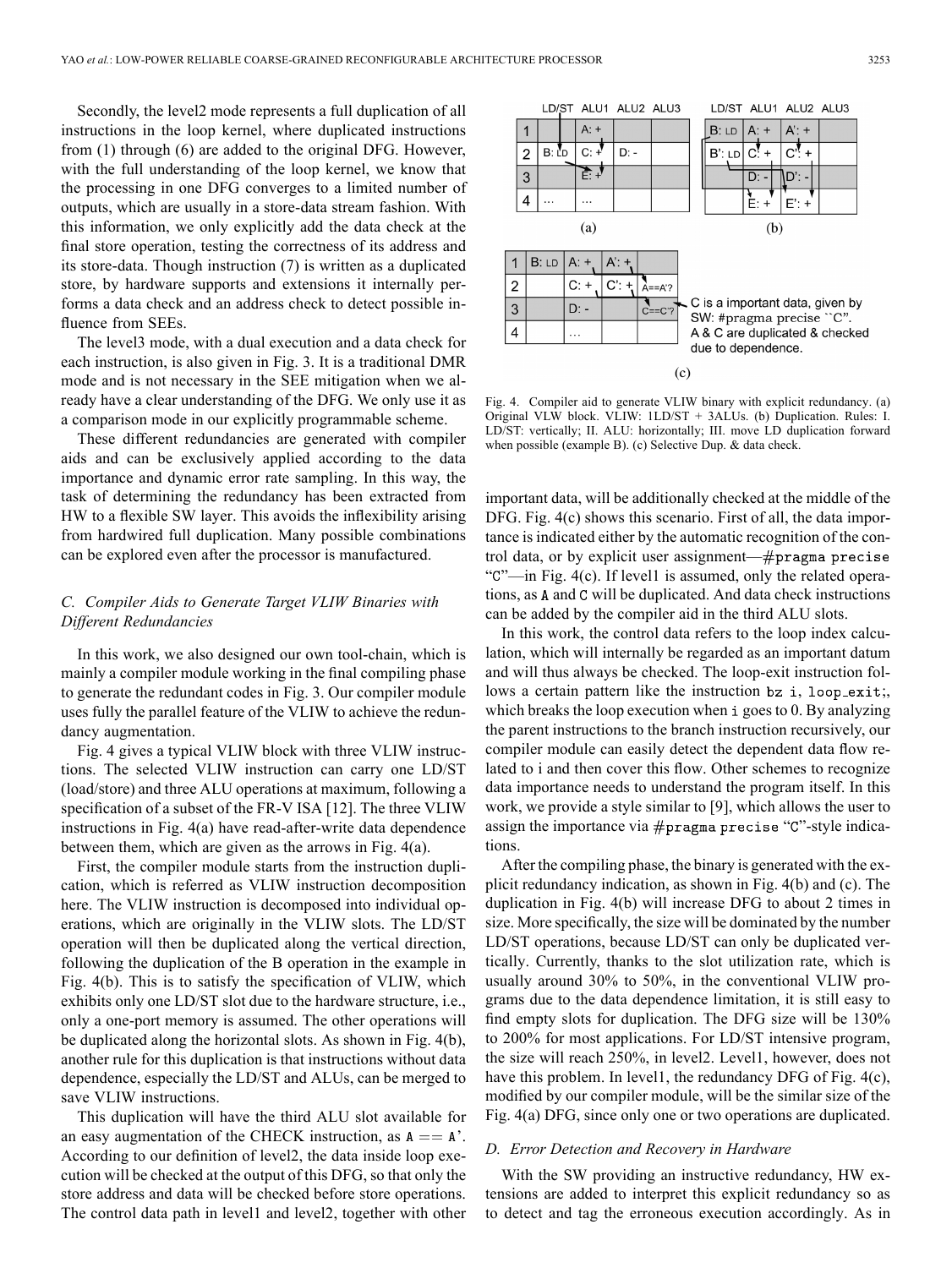Fig.  $3(b)(c)$ , the control path error is detected at the (2) CMP-instruction before the branch instruction. The data error is detected by the explicitly added comparison instruction, as the (6) CMP instruction in Fig. 3(c) shows. As mentioned above, the data check is also performed internally at the store operation by checking both the data and the address. In this way, we interpret the SW instructive redundancy/comparison and set error marks in the HW. The error marks will then be used to trigger error recovery. If a control error is detected, the loop execution will be instantly terminated and the recovery phase will start. This helps to avoid loosing control of the loop.

Otherwise, in our current first prototype design, if there is no control error in the whole loop execution, a flag will be used to accumulate all the error data inside the loop execution detected before the store operation. Based on the assumption that SEEs still occur infrequently, we predict that the loop will tend to have more successful completions without any error than the erroneous completions. When a SEE happens on the data part of the loop, the recovery will start after the loop is finished.

A control module in EReLA starts the recovery, for both the control-path and the data-path, by taking a rollback to the original states of the loop entry. For most cases, the loop starts from the assignment of the loop counter and base addresses of memory operations. As introduced in Section II, other data in the loop DFG are usually acquired via the load operations and via the child computations based on the load data. Therefore, the re-execution of the loop is easily performed by reassigning the above initial loop counter and the initial base addresses, following a method similar to that in [14].

However, as mentioned in Section III-B, level1 does not have data coverage in the data parts, and this leads to SDCs when SEE attacks. Our previous research gave a method to measure the SEE vulnerability of the next loop body according to the sampled SEE rate [15]. This method can also be used in this work. More specifically, we can assign level1 as the major method to mitigate SEEs on the control path. When the SEE vulnerability increases, level2 can be dynamically invoked to cover all data. Since the compiler gives both level1 and level2 codes, and the HW does the selection of these two modes, the cost for manual indications from users is kept at the lowest level.

#### IV. PROTOTYPE CHIP AND IRRADIATION RESULTS

# *A. Basic parameters of the EReLA chip and the irradiation tests*

A prototype of EReLA, shown as EReLAv1 (ver. 1) in Fig. 5, has been implemented to verify the above ideas. The core size of EReLAv1 is 37.5 mm<sup>2</sup> in a 0.18  $\mu$ m CMOS technology, comprising 3.8M transistors and 10kB of on-chip SRAM. EReLAv1 includes 8 FU array pipeline stages to map DFGs of loop kernels. The floorplan of the 8 FU array stages is also given in Fig. 5(a). Note that the array stage 0 of EReLA has a larger area since the memory units are covered in this stage. Other stages have a similar size. As introduced in Section III-A, EReLA can extend its size vertically by adding more array stages, if a larger chip area is assumed.

Our irradiation test platform is shown in Fig. 5(b), in which the test board is able to supply to the processor a voltage



Fig. 5. EReLAv1 chip micrograph.

ranging from 1.25 V to 1.8 V. The irradiation test is performed by an alpha particle source, 3 Mbq 241Am. This test platform in Fig. 5(b) is the same as our previous work [8]. As described in [8], the irradiation generates  $7.72 \times 10^{-6}$  FF flips per bit per second under 1.8 V. This rate increases to  $2.24 \times 10^{-4}$ erroneous flips per second under 1.25 V. In this present study, we apply the 1.25 V supply voltage to the EReLA core to maximize the fault injection rate by our alpha source. Since EReLA has 5,632 unprotected DFFs, which are not covered by device hardening or ECC, these unprotected DFFs will be flipped at a rate of 1.26 FFs/second by the irradiation. Since EReLAv1 was originally designed to work with 1.8 V, defined by the 0.18  $\mu$ m CMOS library, at a target frequency of 71.4 MHz, we lowered the working frequency to 25 MHz to guarantee that the critical path of the execution unit is not violated under 1.25 V.

### *B. Fault-Tolerance Tests by Simulation and Irradiation*

First, we performed RTL simulations of EReLA, injecting one fault inside the EReLA processing units per each program run. The injected fault may hit randomly the loop control path, the operations in the loop body, and the units that are currently not occupied. Fig. 6(a) presents the results of four experiments of a simple image processing application, whose level2 DFG uses the full 8 stages in EReLAv1. The 4 level0–3 modes, respectively, are applied in these four experiments. Five hundred runs of each mode are performed to reduce the randomness. The results of each mode are given as the number of corrupted pixel data in the final image output.

The data of Fig. 6(a) shows that level0, without any fault-tolerance, leads to 6.11 incorrect pixels in the result. This number of errors is larger than the one fault that we injected. This is a direct proof that faults hitting on the control path terminate the loop execution immediately, leading to large parts of unprocessed data. Level1 can avoid this type of early termination error by merely adding data duplication and check on the control path. The simulated result of level1 shows that 0.25 fault per each injected fault eventually become errors, which is SDC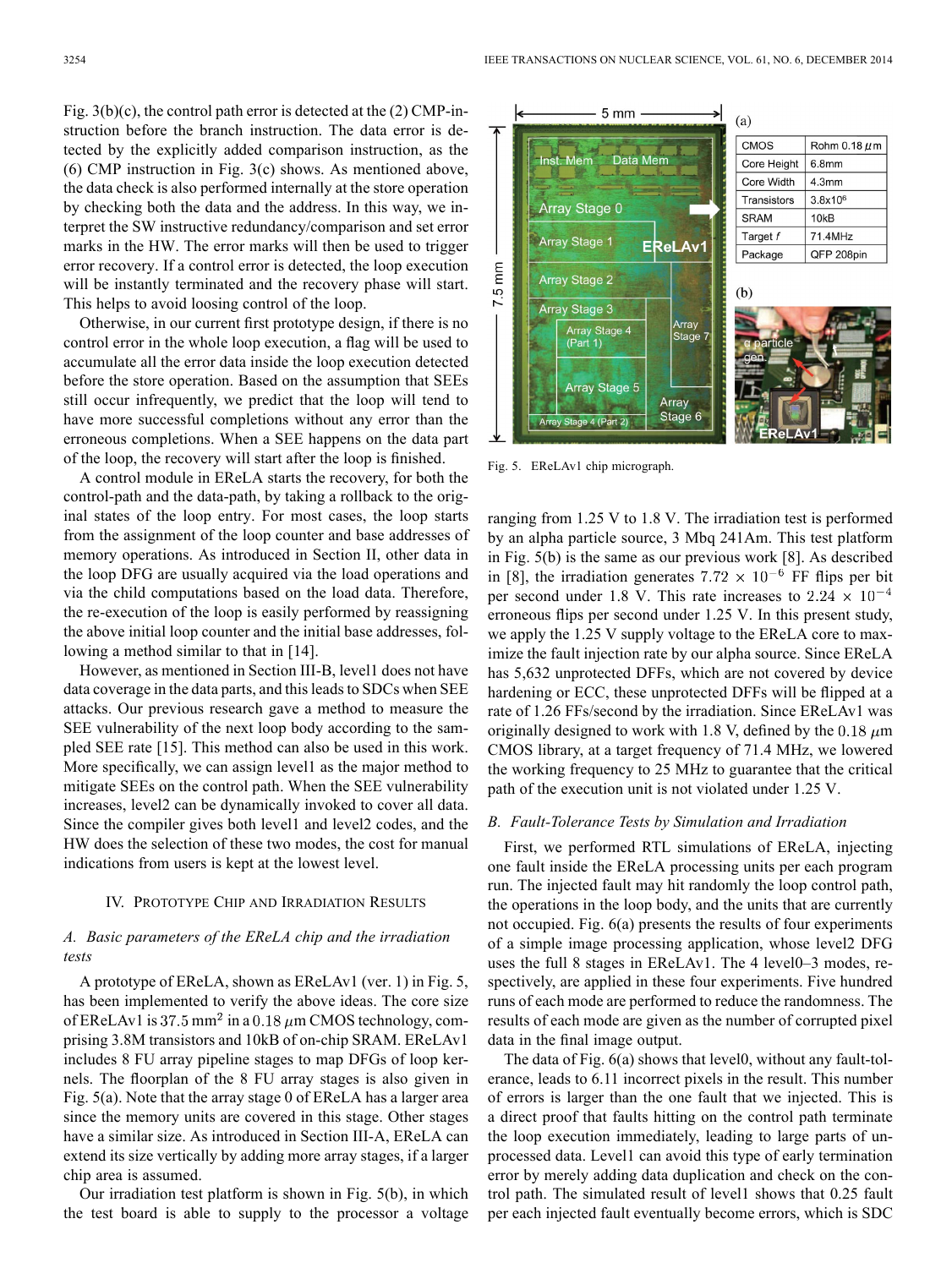

Fig. 6. Simulated error injection and irradiation test results (a) Simulated error injection results. 1 fault injection per each run (b) Radiation test test by  $\alpha$  particle gen. Control the radiation time to allow one  $\sim$  three faults per run.

error in the loop body execution. Also, this indicates that not all faults will be translated into an SDC. This is because on one hand some faults hit the unoccupied FUs inside the array and on the other hand the check in the control path can cover control errors. If image processing is the target application, the 0.25 SDC per each fault injection has only a negligible QoS drop in the final image data. Level2 and level3 are based on full DMR execution. These modes do not show any data corruption in the result.

The alpha particle irradiation experiments are then carried out to study the real chip-based fault-tolerance results of our SW/HW cooperative EReLAv1. We use the same way to count the number of faults and give the results in the same format, as in Fig. 6(b). Note that in this series of experiments, the number of fault injections cannot be precisely controlled. We managed only the irradiation time of each program execution by monitoring the number of loop iterations. According to our measurement, the alpha source injects faults at a rate of 1.26 FF-flips/ second, considering the number of DFFs in EReLAv1. We controlled the run time of each test to inject around two faults, trying to increase the possibility that at least one fault would be injected. The injected faults may possibly range from one to three due to variations. Five hundred runs per each non-redundant or redundant mode were performed and the average results are shown in Fig. 6(b).

The irradiation results in Fig. 6(b) show a resemblance to the simulated fault injection data of Fig. 6(a). More specifically, the non-redundant level0 mode shows a visibly higher rate of errors than that of other fault-tolerant modes. The number of corrupted pixels in level0 is 1.44, averaged from the 500 runs. We have increased the dependability 4.4 times by applying the simple level1 mode, with merely covering the data on the control path. The 0.33 erroneous pixels in level1 experiments are the SDC errors. This 0.33 rate of errors is at a similar level to the simulated result of level1 in Fig. 6(a).

These error rates, around 0.2 to 0.3 erroneous pixels per each fault injection, are connected possibly to the rate of sensitive input/output DFFs, which is known as the utilization ratio of the EReLAv1 during the program runs. Back to the erroneous pixel result in level0, the rate of 1.44 errors per run is higher than the utilization ratio. This proves that under level0, one fault injection may connect to multiple errors in the results.

The difference between the simulation and irradiation in the level0 error numbers may come from the different fault injection schemes. In the simulation, to make the fault more visible, we apply the fault to the outputs FF of FUs. In irradiation, the fault strikes on the input FFs, output FFs and operation type FFs as well. Some of the faults in the irradiation, such as input FF faults, may likely be masked before becoming a visible error. Moreover, the different manufacturing of FFs is also a possible influence to the sensitivity to SEEs.

Also, from Fig. 6(b), we can observe that applying modes of level2 or level3 can lower the number of errors to a 1/7–1/5 level of that of level1. However, these rates are still higher than the error rate we were expecting. Since level2 and level3 apply fully DMR-ed executions to each instruction, all transient faults should be tolerated and the final number of errors should be zero, as the simulated results show. The uncovered modules in the EReLAv1 processor may cause these undetected errors. More specifically, as we re-checked the layout, the configuration DFFs, which are used to assign the operation to each individual FU of EReLAv1, are wrongly designed, not being covered by any error detection techniques. This is also possibly the reason that level3, with DMR and check instructions for every paired DMR-ed execution, demonstrates a higher final error rate than the level2 DMR mode. Level3 uses 50% more configuration bits than level2, so that from simple calculation, its dependability would be 33% worse than level2. The difference between the irradiation results of level2 and level3, which are respectively 0.048 and 0.062 pixel errors per each fault injection, is also around 30%.

Fig. 7 shows the mean-time-to-failure (MTTF) of these irradiation-based experiment data. Fig. 7 shows that level1 extends the MTTF of level0 by 4.4 times, by merely applying the duplication and comparison to the control path. Level2 and level3 further extend MTTF to  $30 \times$  and  $23 \times$  the MTTF of level0. We also give the estimated MTTF data of an ideal EReLAv1, if all imperfect configuration bits are covered by error correction code (ECC) technology. The correction is done by assuming that all data difference between level2 and level3 in Fig. 6(b) comes from the unprotected configuration bits. The failure shown in Fig. 7 refers to the corrupted pixels. Both of the two lines show a good tendency that adding fault tolerance can extend the MTTF. The MTTF data with the fix of unprotected configuration bits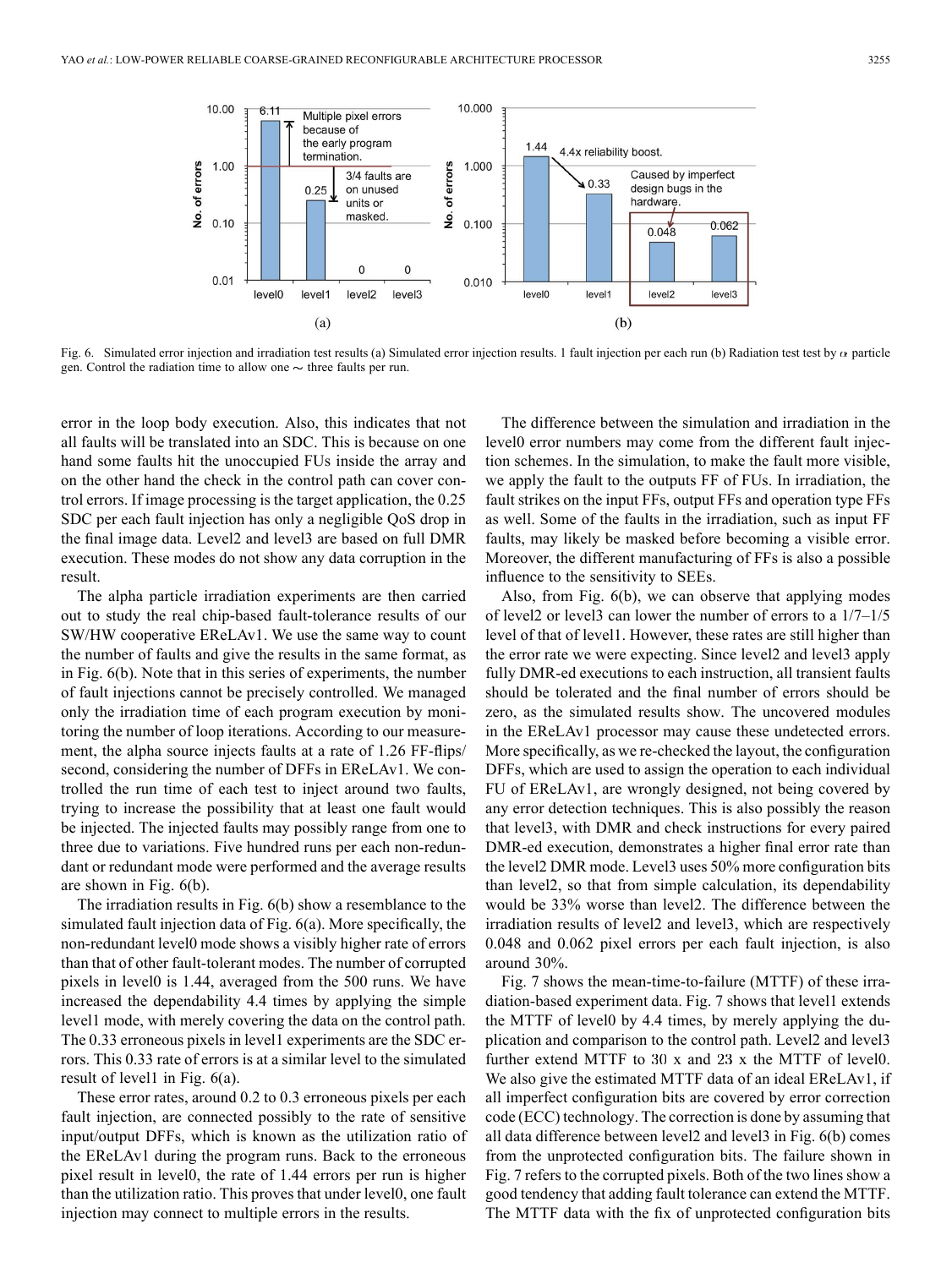

Fig. 7. Mean-time-to-failure (MTTF) results: (a) measured data from EReLAv1 prototype chip. Possible design bug of unhardened configuration FFs makes level2 and level3 MTTFs lower than the expectation. (b) fixed data by estimating the configuration FFs are protected by circuit hardening.



Fig. 8. EReLAv1 W/MIPS results of redundancy modes.

show a much higher MTTF in level2 and level3, even under our stress radiation test. The possible undetected errors in level2 and level3 after data fixing may now in the shared units of the EReLAv1 processor that still escaped protection in our design. Therefore, rad-hard circuits or ECC technique is necessary to cover these units outside the redundancy zone.

In our stress test environment, level2 has a better MTTF than level3, which verifies the point that the reliability is maintained with limited but correctly placed check-operations in level2. Therefore, the over-designed data checks in level3 can be reduced for better energy efficiency without sacrificing the data coverage. Apart from the full data coverage, from the viewpoint of extremely effective redundancy, we can select level1 as the working mode. Note that the 4.8s MTTF of level1 is observed in the accelerated irradiation tests, in the practical environment, level1 may show an optimal tradeoff between robustness and power efficiency. The power consumption data will be given in Section IV-C.

#### *C. Power Consumption Results*

The final target of avoiding over-designed redundancy is to achieve better power efficiency. Overall, measurements in Fig. 8 show that, level0 of EReLAv1 achieves 0.47 mW/MIPS with a 25 MHz clock frequency and 1.8 V supply voltage. This power/performance will drop to 0.31 mW/MIPS under the 1.25 V supply voltage.

Also, as shown in Fig. 8, when the redundancy modes are used for fault tolerance, the power/performance, in terms of mW/MIPS, grows according to the redundancy level. Note especially that the traditional level3 DMR gives 14% mW/MIPS increase, while our two proposals—level1 and level2—only give a 1% and 6% mW/MIPS increase, respectively. Also in EReLAv1, to lower the hardware complexity, no power gating technique has been applied. Without power gating, the unmapped FUs in the FU array also partially consume power, so that the power consumption differences from level0 to level3 are not very distinguishable. Overall, in this prototype chip, assuming that level3 represents the conventional DMR method, we can achieve an 8% reduction in power consumption by merely adding the necessary check instructions. Note that this does not sacrifice the data coverage. If some SDCs are allowed, we have a very low-cost fault-tolerant level1, which only increase the working power by 1% of from the non-redundancy mode. All this is achieved by our programmable redundancy in this SW/HW cooperative platform.

## V. CONCLUSION

In this work, we have designed and implemented a prototype chip EReLAv1, which uses architectural redundancy instead of circuit hardening to mitigate SEEs. Programmable redundancies can be flexibly applied by merely changing program software, which largely extends the possible utilization of the designed hardware. The tradeoff between robustness and power efficiency has also been studied with the designed 0.18  $\mu$ m technology chip. From our irradiation test, the very low-cost level1, which only covers the control data, extends the MTTF of the system by about 4.4 times. Also, our full data coverage level2 removes all unnecessary data checks based on the analysis of program behavior, which avoids over-design in conventional DMR methods. Compared to conventional DMR methods, such as level3, our level2 explicit redundancy has 8% better energy efficiency, without any degradation in the MTTF data, as verified by the stress irradiation test.

#### **REFERENCES**

- [1] S. Mitra, N. Seifert, M. Zhang, Q. Shi, and K. S. Kim, "Robust system design with built-in soft-error resilience," *Computer*, vol. 38, no. 2, pp. 43–52, 2005.
- [2] R. Yamamoto, C. Hamanaka, J. Furuta, K. Kobayashi, and H. Onodera, "An area-efficient 65 nm radiation-hard dual-modular flip-flop to avoid multiple cell upsets," *IEEE Trans. Nucl. Sci.*, vol. 58, no. 6, pp. 3053–3059, Dec. 2011.
- [3] P. J. Meaney, S. B. Swaney, P. N. Sanda, and L. Spainhower, "IBM z990 soft error detection and recovery," *IEEE Trans. Device Mater. Reliab.*, vol. 5, no. 3, pp. 419–427, Sep. 2005.
- [4] E. Rotenberg, "AR-SMT: A microarchitectural approach to fault tolerance in microprocessors," in *Proc. 29th Annu. Int. Symp. Fault-Tolerant Comput.*, 1999, pp. 84–91.
- [5] R. Kan, T. Tanaka, G. Sugizaki, K. Ishizaka, R. Nishiyama, S. Sakabayashi, Y. Koyanagi, R. Iwatsuki, K. Hayasaka, T. Uemura, G. Ito, Y. Ozeki, H. Adachi, K. Furuya, and T. Motokurumada, "The 10th generation 16-core sparc64™ processor for mission critical unix server,' *IEEE J. Solid-State Circuits*, vol. 49, no. 1, pp. 32–40, Jan. 2014.